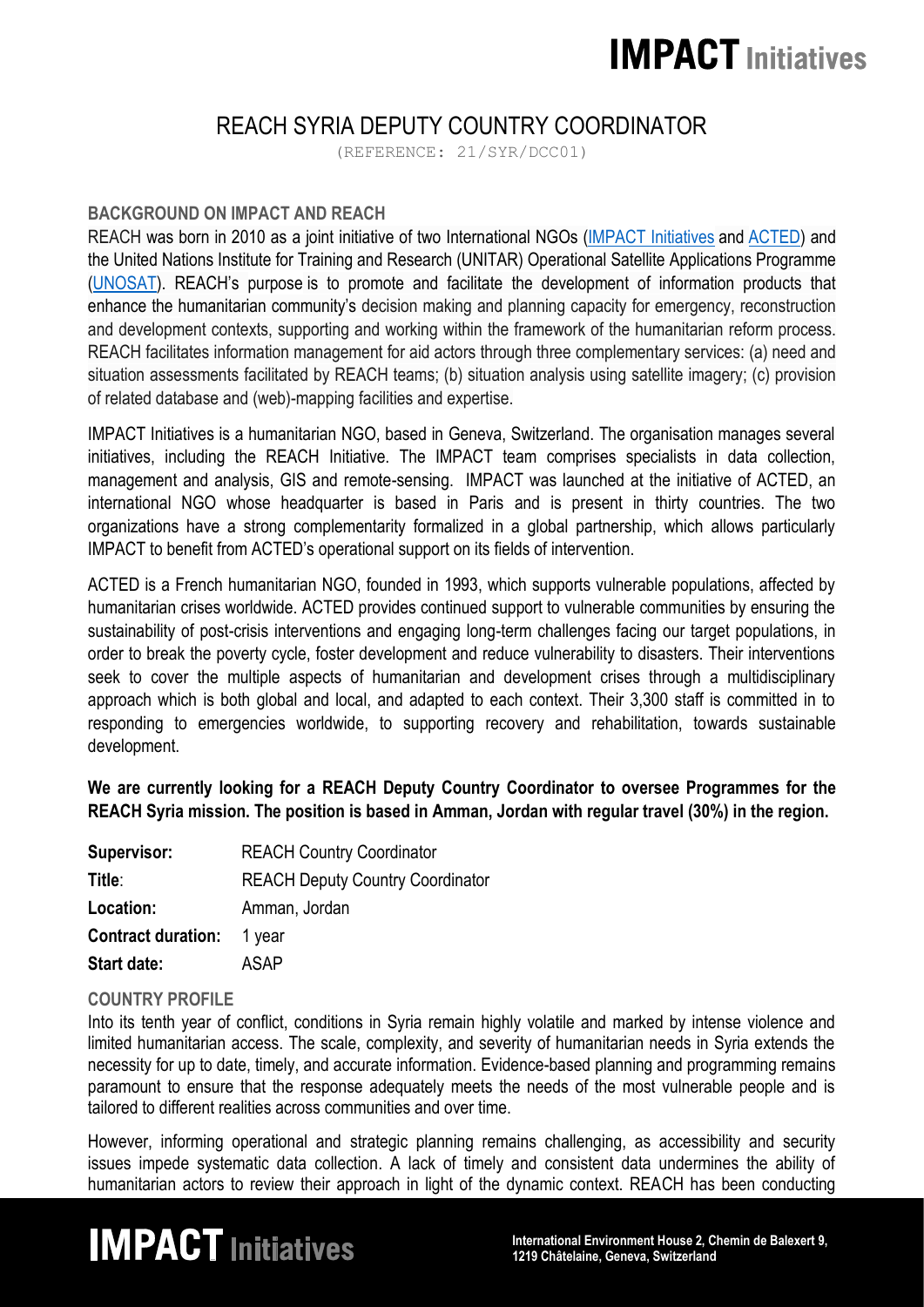assessments on the humanitarian situation in Syria since 2013 and has over the years grown significantly both in size and in influence as an actor in the Syria response.

Broadly speaking, REACH Syria implements assessments within four key streams:

- **I.** Monitoring of the humanitarian situation in Syria, through i) monthly assessments covering over 1,600 communities in Syria, ii) market monitoring to track prices of goods as per the survival minimum expenditure basket (SMEB), and iii) rapid assessments in times of conflict escalation or natural disasters.
- **II.** Displacement tracking, through tracking the movement of IDPs and Returnees as well as monitoring the humanitarian situation inside IDP camps and informal settlements.
- **III.** Remote sensing activities, across all thematic areas, to serve as a triangulation source and facilitate a coordinated response, including shelter counts, flood hazard assessments, camp boundary mapping, etc.
- **IV.** Technical support to clusters, for example in the form of coordination and implementation of sector and multisector assessments to inform the Humanitarian Needs Overview (HNO), production of thematic assessments, presentations of findings, and capacity building.

For examples of REACH Syria information products, please see below: [HSOS Northwest Syria regional factsheet](http://r.dissemination.impact-initiatives.org/mk/cl/f/70_L4B2WYf8sFDBXvK_6LpworcamMkvbE-ApCvM8MC3zi3go0CkvV-lMkGoG1Dc1JCHmNsPN-2sqWqPuucQD4N9hsNmpNk314dpusFiEiV28bz4eA0AUgK-5IJ0bA-xTEgyFpeWE09aT_rsOq6gENYIQjGO5gxZ-r5kAnVZ39OqrZk6ENp60q86dncTER8HpeLspD6b20xhh7Bu5EbBIsbE7G5lqDRJQIp4Etmur1ISXGm-Z59skh9VMnX_vuwPj6KbKrZaRwLg3QQfpZkwZZrsccHl-3qN-WesHcsY5_6MB0BEl) – December 2020 Northwest Syria [Flood Susceptibility and Flood Hazard Assessment](https://www.impact-repository.org/document/reach/c5c12f53/REACH_SYR_North_Dana_Flood_Hazard_Assessment_Final.pdf) – January 2021 [Market Monitoring, Northwest Syria](https://www.impact-repository.org/document/reach/68edc80b/REACH_SYR_Northwest_Situation-Overview_Market-Monitoring_January_2021.pdf) – January 2021

#### **POSITION PROFILE**

REACH is currently recruiting for a Deputy Country Coordinator (DCC) to, under the supervision of the REACH Country Coordinator, oversee the programme management of all REACH country projects. The role will involve oversight of all REACH Syria research cycles (projects), line management of and project management support to the focal points of all REACH Syria research units and teams (Research Managers and/or Senior Assessment staff), project and grants development and management, including liaison with and reporting to donors, human resource management (recruitment and staff welfare), external engagement (representation, partnership development and maintenance), strategy development, through contextual understanding both of the crisis and the coordination structure, as well as upholding team morale. The position will be based in Amman, Jordan with regular travel in the region.

#### **RESPONSIBILITIES**

#### **1. Oversight of all REACH Syria research cycles (projects) and team management**

- Line manage all focal points of research units and teams (Research Managers and/or Senior Assessment staff);
- Ensure that focal points of research units and teams are provided the programme management training, support, and resources required to effectively and independently manage their research cycles. This includes:
	- $\circ$  regular follow-up and check-ins to project plan and identify any challenges or bottlenecks;
	- o supporting in building and maintaining external relationships as relevant;
	- o supporting project focal points as line-managers in developing strong and healthy teams, and maintaining staff welfare;
- Oversee that research cycles and associated datasets are conducted in a timely manner, to IMPACT quality standards, and disseminated to relevant stakeholders, in line with the REACH Syria country strategy and information needs of humanitarian actors;
- Review REACH Syria information products in coordination, to ensure that products are of high quality, user-friendly, and effectively inform target audiences, before being sent to IMPACT HQ for validation;

# **IM PACT Initiatives**<br>1219 Châtelaine, Geneva, Switzerland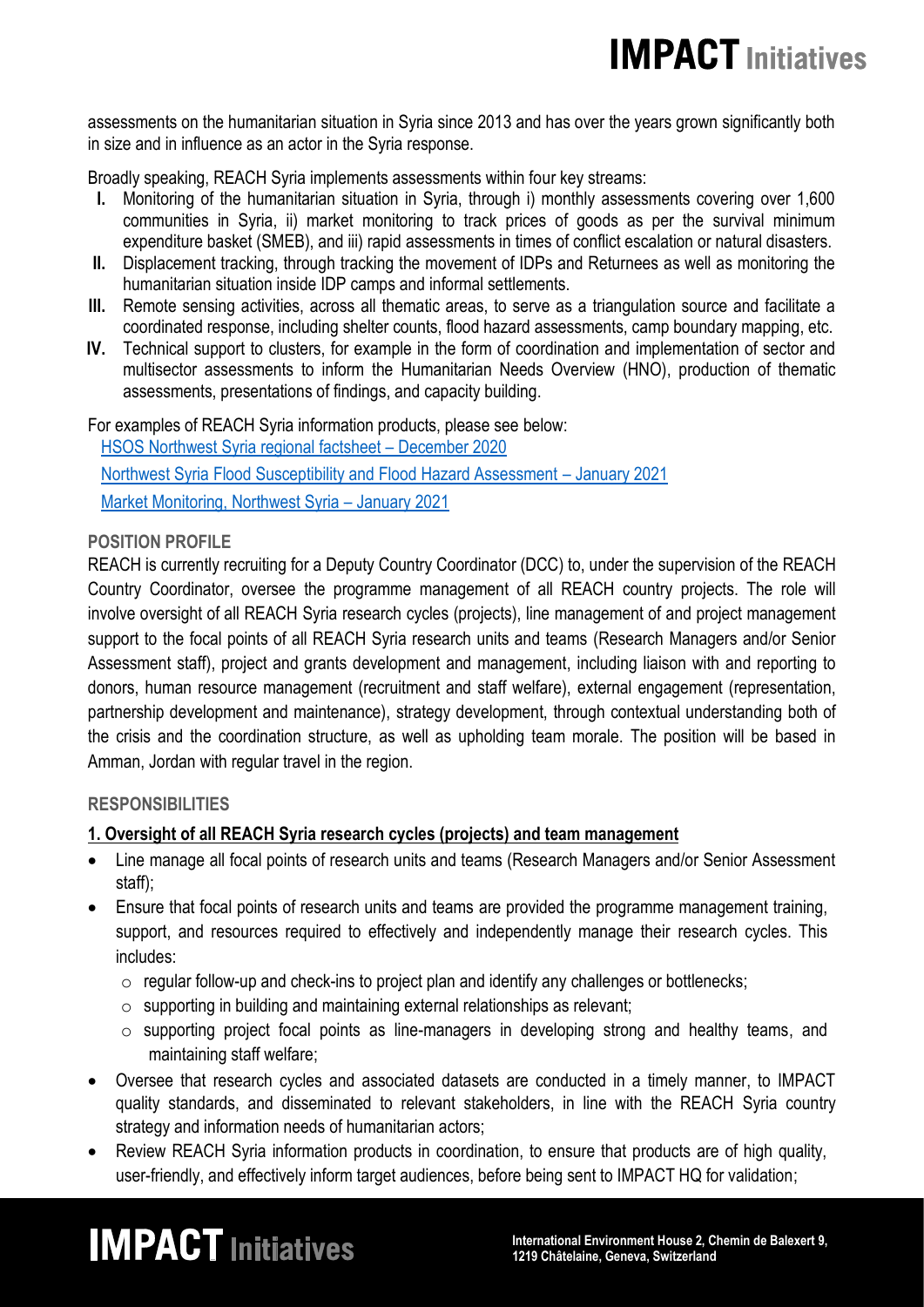- Together with the Country Coordinator, ensure that all team members and hubs are kept up-to-date on key activities, plans, and achievements;
- Together with the rest of the SMT, ensuring a good work environment and taking active steps to ensure staff welfare. This will include building strong professional relationship, having good visibility of issues in teams through regular check-ins, as well as maintaining a professional and supportive tone in the office.

#### **2. Grants development and management**

- Under the supervision of the Country Coordinator and with support from project focal points, lead in the development of proposals;
- Lead on donor reporting, including tracking of deadlines, delegation, and follow-up of tasks to project focal points, review, and writing of reports;
- Maintain REACH Syria's relationships with its existing donors through regular meetings to brief on project progress, key developments in the Syria context and coordination structure, findings from assessments, concerns with regards to information gaps, as well as development of new grants as needed;
- Under the supervision of the Country Coordinator, support with the creation of a fundraising strategy through strengthened engagement with new donors and partners.

#### **3. Operational oversight (financial, logistical, staff capacity, team structure)**

- Together with the Country Coordinator, support the REACH Operations Support Manager in budget followup, mainly through expense forecasting together with focal points of research units and teams;
- Follow established processes to manage operational spending, particularly staff allocation tables and enumerator allocation tracking sheets. This will include seeking to improve processes and also identify opportunities for strategic expansion of projects and coverage;
- Support with training focal points of research units and teams how to conduct expense forecasting and to engage in budget follow up;
- Together with the FLATs team ensure logistics, financial, administration, security, and HR processes have been appropriately implemented and coordinated with the relevant ACTED departments;
- Together with the focal points, identify and address capacity issues across focal points of research units and teams and put in place mitigation measures should capacity issues arise.

#### **4. Human Resource Management (recruitment and staff welfare)**

- Together with the Country Coordinator, identify needs for staff recruitment;
- Drafting of ToRs together with the SMT, liaison with HR at IMPACT Headquarters, conducting interviews, or supporting focal points to conduct strong interviews;
- Together with the Country Coordinator, ensure that appraisals, contract renewals, and recruitments is done in timely manner to minimize gaps on the team;
- Conduct regular check-ins with focal points of research units and teams, as well as with those managed by project focal points, to identify skills and interests on the team, as well as issues influencing team welfare;
- Together with the Country Coordinator, maintain team morale, a strong team spirit, and monitor staff welfare.

#### **5. External engagement (donor engagement, external representation, advocacy, partnership development and maintenance)**

• Under the supervision of the Country Coordinator, ensure that REACH Syria maintains its strong relationships and position as a key information actor in the Syria response through regular engagement with representatives within the Syrian coordination structure, key NGO forums, and other IM actors;

# **IM PACT** Initiatives<br>1219 Châtelaine, Geneva, Switzerland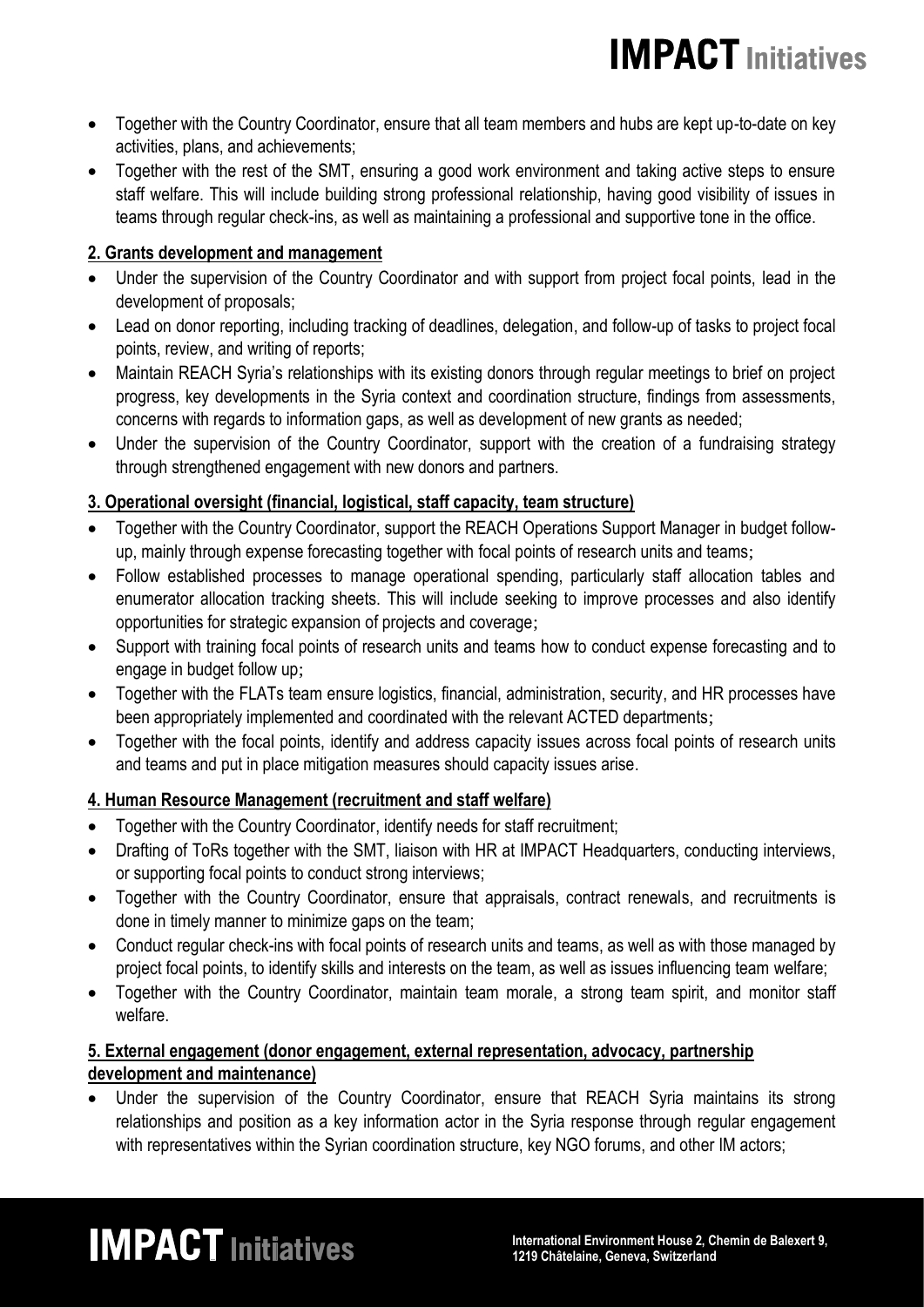### **IMPACT Initiatives**

- Together with the Country Coordinator and project focal points when relevant, identify, develop and maintain partnerships with relevant actors, such as other donors, OCHA, and representatives of relevant NGO forums;
- Support the Country Coordinator in REACH Syria advocacy work; largely revolving around raising awareness of key findings with regards to the humanitarian situation in Syria and situating these within wider conversations in the Syria response, in order to ensure that key findings are heard and used to inform response strategies and implementation, and that the response is based on reliable information;
- Represent REACH and present findings at relevant key platforms/meetings.

#### **6. Support in the development and implementation of the REACH Syria Strategy**

- Closely follow the social, economic, and political situation in Syria as well as humanitarian coordination developments and key issues in the Syrian humanitarian response;
- Together with the rest of the SMT, regularly review REACH information products for relevance, userfriendliness, effectiveness, timeliness and to ensure that they sufficiently inform the target audience;
- Together with the Country Coordinator, lead on strategy development and implementation across research units, through conversations with external actors, context monitoring, and conversations with focal points;
- Ensure that focal points of research units/teams are trained and able to situate their projects within the wider Syria context and support them in thinking strategically about their project.

#### **CONFIDENTIALITY**

The REACH DCC will maintain the strictest confidentiality on all data collected and related processes. He/she will actively take measures to prevent the unauthorized sharing of any information and data belonging to IMPACT and its partners, or collected during his/her assignment with IMPACT.

#### **ACCOUNTABILITY TO COMMUNITIES AND BENEFICIARIES**

The staff member is responsible for ensuring that all relations with the communities we work are conducted in a respectful and consultative manner. Due attention must be paid to ensuring that communities are adequately consulted and informed about REACH programme objectives, activities, beneficiary selection criteria, and methodologies. This is the responsibility of every REACH staff member.

#### **REQUIREMENTS**

- Excellent academic qualifications, including a Master degree in relevant discipline required;
- At least 5 years of relevant working experience in humanitarian, development or related settings, including at least 2,5 years in a programme management role;
- Excellent team management, coordination, organisational and planning skills required, including ability to manage large workloads, oversee multiple teams and effectively meet deadlines, through an excellent ability to multi-task and prioritise;
- Experience with external engagement (donors, partners and other key stakeholders) required;
- Familiarity with the humanitarian coordination system required;
- Excellent communication and drafting skills required for effective reporting;
- Understanding of processes involved in conducting assessments required;
- Excellent analytical skills required;
- Experience managing multiple budgets required;
- Ability to work independently and manage people remotely required;
- Demonstrable ability to work under pressure and meet competing deadlines required;

# IM **PACT** Initiatives<br>1219 Châtelaine. Geneva. Switzerland